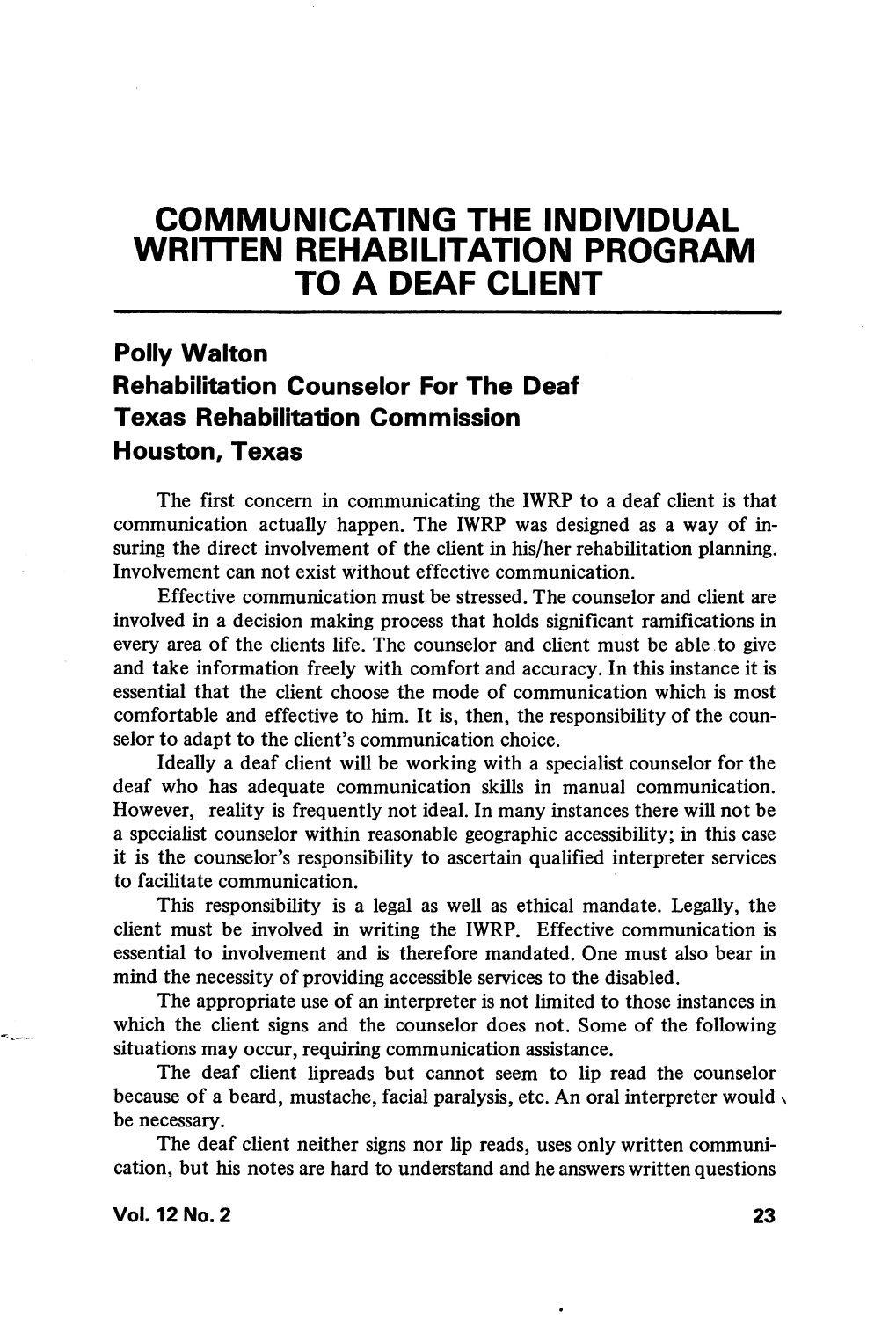inappropriately. A qualified interpreter would be more familiar with the syntax and structure of this written language and could translate the ideas for both the client and counselor into language each can understand.

The deaf client lipreads but his/her speech is unintelligible or language is hard to discern. A qualified interpreter is not only familiar with the language patterns but is also familiar with frequently omitted or misenunciated sounds. This list could continue indefinitely but the point is that a qualified interpreter is a facilitator in more than the stereotyped and traditional sign language translating situation.

Furthermore, it must be stressed that the deaf client has a right to a quahfied interpreter. A fully certified interpreter is the logical first choice. Other levels of certification, i.e.. Comprehensive Skills Certificate, Expressive Interpreting Certificate and Expressive Translating Certificate, Provisional Certificate, and Non RID Certificate, should be considered in the order pre sented. If no interpreter is available with any of these certifications or if only a "translator" certified interpreter is available and the specific client requires a more skilled interpreter, one should be found.

This is where the assistance of the program specialist, like yourselves, is needed. In Texas we can contact our program specialist as a resource in determining what interpreter to use. We consult Mr. White if no certified in terpreter is available to check the qualifications of a non-certified interpreter.

Your general counselor in Snake's Belly, Nebraska (population 1000, 400 miles from anywhere) does not know whom to contact for help in getting a qualified interpreter. He/she has easy access to the program specialist and should be able to use you as a resource. Your expertise in evaluating both the communication needs of the client and the adequacy and accessibility of interpreters will be essential in insuring communication. The program specialist, then, needs to be prepared to assist in;

- Referring counselors to appropriate resources for certified inter preters (RID Chapters, etc.).
- Helping find resources for isolated communities. Possibly initiating a policy of importing interpreters from the surrounding areas. (This would necessitate transportation reimbursement to the interpreter)
- Encouraging interpreters to become certified and devising ways to evaluate their skills when this is not possible.
- Helping the counselor unfamiliar with deafness to evaluate the clients communication needs and to arrange to meet them.

Finding a way to communicate effectively with a client should be accomplished long before the IWRP is written and by this time the coun selor and client should be interchanging information and ideas readily.

The IWRP is divided into sections and each will be covered indi vidually. Rather than suggesting ways to "word" the ideas I am listing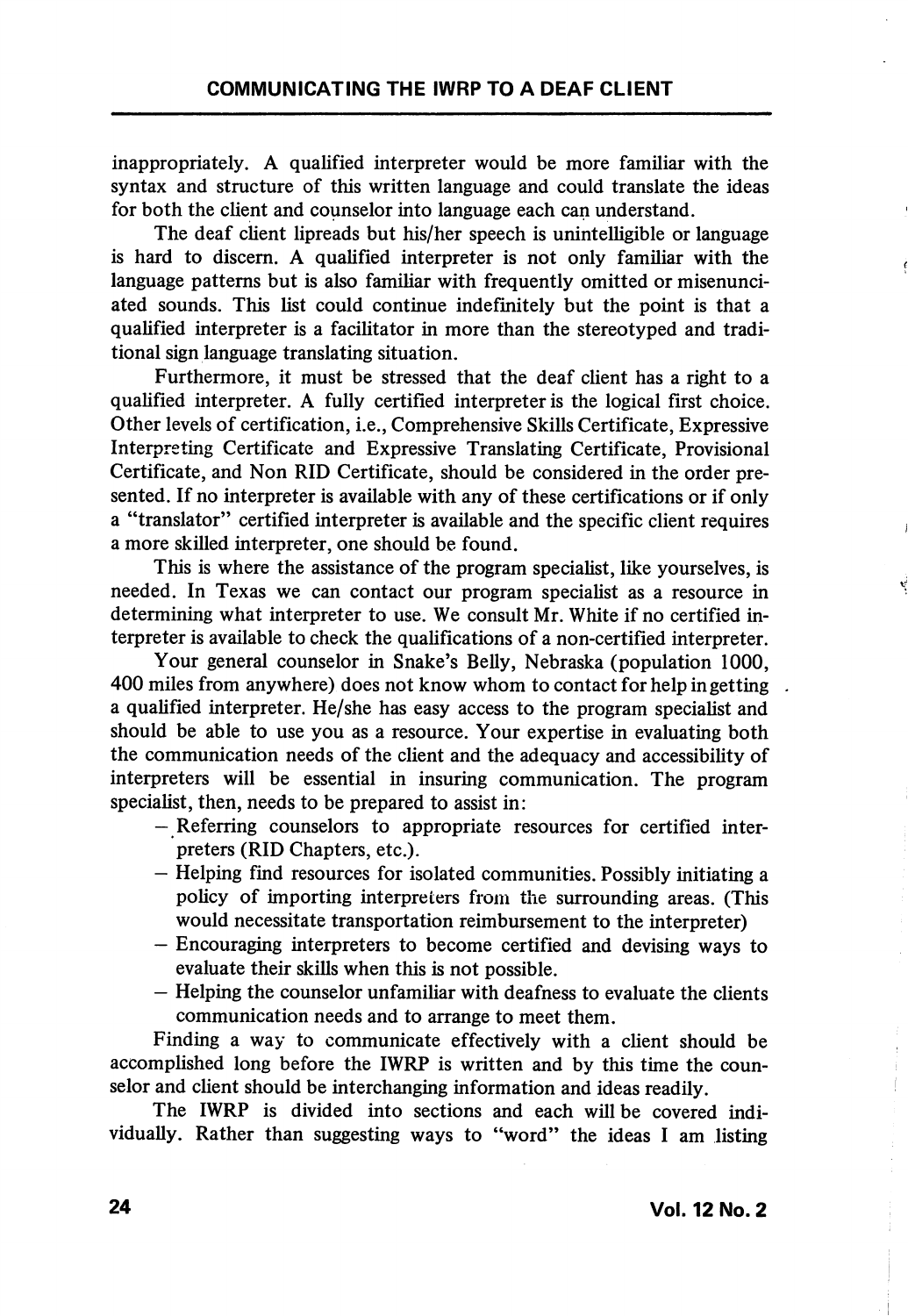important check points the counselor should be sure have been covered and are understood.

#### THE IWRP AS A WHOLE

The IWRP as a whole is designed as an outline of the total rehabilita tion process. It includes the planning that lead up to it's initiation and the plans and activities that will follow.

Does the client understand:

- 1. What the IWRP is?
- 2. His responsibility in participating in the decisions being made?
- 3. That this plan is devised to be a complete plan around a final goal?
- 4. That it will be possible to re-negotiate in the future for additional services or even a different vocational objective?
- 5. If this is an Amended or Revised plan does he understand how it relates to the original plan and why it is necessary?
- 6. That he will have responsibilities in the ongoing process and ultimate outcome of the plan?

#### DIAGNOSTIC SERVICES UTILIZED

The counselor knows what diagnostics were utilized and why, but the client frequently has no idea why he has to go to an Otologist, Audiologist, Psychologist, Work Evaluation Center, etc.

Does your client understand:

- 1. The purpose and results of:
	- a. The general physical exam?
	- b. The Otological exam?
	- c. The Audiological exam?
	- d. The Hearing Aid Evaluation?
	- e. The Psychological Evaluation?
	- f. The Work Evaluation?
	- g. Any other diagnostic evaluations?
- 2. How each of these was used to help determine eligibihty and feasibility.
- 3. What the outcome of these exams has meant in his needs in rehabilitation?

Ideally all these items have been covered before and the counselor may find it adequate to recount previous counseling sessions and summarize the importance of these services to the planning at hand.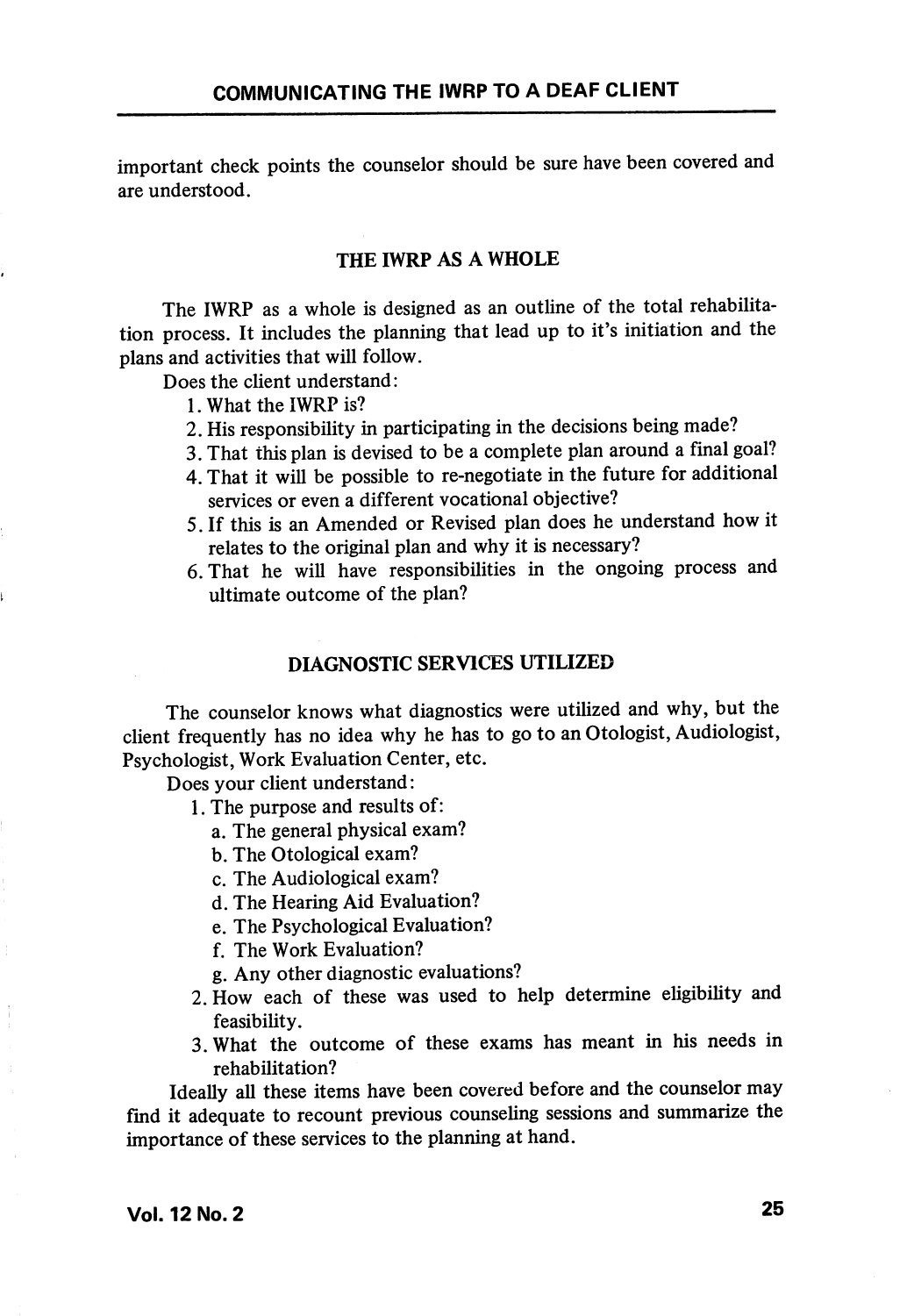#### BASIS FOR DETERMINATION OF VOCATIONAL OBJECTIVE

Does your client understand:

- 1. How his preferences, attitudes, ideas and input were assimilated into the final vocational choice?
- 2. What factors were taken into consideration:
	- a. Physical limitations
	- b. Intellectual limitations
	- c. Vocational Evaluation
	- d. Client preference
	- e. Previous experience
	- f. Counselors knowledge of job market
	- g. Availability of training
	- h. Personality characteristics

Again this is a review of previous work and the counselor should summarize how these factors resulted in the vocational choice.

## INTERMEDIATE REHABILITATION GOALS AND OBJECTIVES

Does your client understand:

- 1. That there are successive steps in reaching the ultimate goals?
- 2. What his responsibilities will be in reaching these steps?
- 3. How they relate to the final outcome of the rehabilitation plan?
- 4. Why each is necessary?
- 5. What sequence they wiU follow?
- 6. How he has been involved in determining each step?

This portion requires some in depth negotiating. This is an area in which the client and counselor must agree on the necessity of intermediate steps in the rehabilitation process. The client must understand the importance of each step and must understand his responsibility in following through.

#### BASIS FOR EVALUATION OF CLIENTS' PROGRESS TOWARD PROGRAM OBJECTIVE

Does your client understand:

- 1. The need to monitor his progress?
- 2. How this assessment will be made?
- 3. His responsibility in reporting his progress, making his grades available, going in for medical checks, etc?
- 4. His responsibility in maintaining regular contact with the coun selor?
- 5. His responsibility in notifying the counselor of address change, etc?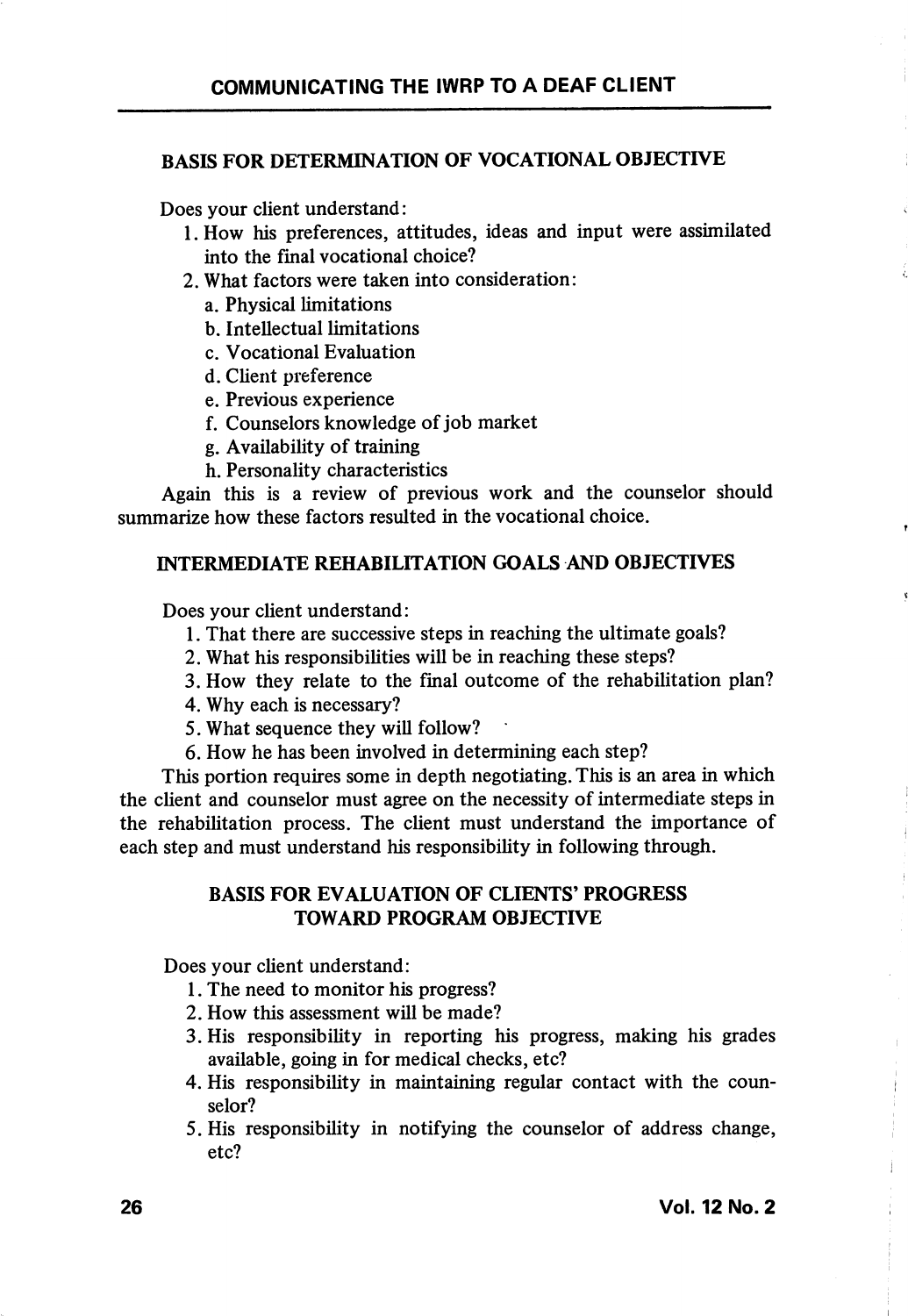The client needs to understand the necessity of evaluating his progress towards the goal planned. He should be aware of his responsibilities in pro viding information for this assessment. If the counselor is to receive his grades he should know beforehand.

#### THE LONG RANGE VOCATIONAL OBJECTIVE

Does your client understand:

- 1. How this objective was decided?
- 2. What the job duties of the objective require?
- 3. What training is required?
- 4. Whatever apprenticeships, trainee periods, union memberships, etc. are required for this objective?
- 5. What the prospects for employment in this area are?
- 6. How his disability will and will not affect his job performance?
- 7. What wages he can reasonably expect for this vocation?
- 8. What physical conditions, i.e., heat, cold, humidity, dust, noise, etc. he will be exposed to at work?

This information should have been covered earlier by the counselor and client. A review of the items will insure that both parties know what they are agreeing to.

## SPECIFIC VOCATIONAL REHABILITATION SERVICES TO BE PROVIDED

Does your client understand:

- 1. What each listed service will entail?
- 2. What his responsibility is in assuring that each service is received?
- 3. That he can give feedback as to the quality of services at any time?
- 4. With which service he must participate in payment?
- 5. Under what conditions a service may be stopped?
- 6. The reason for the time limit expectations and their importance?
- 7. How these services will be accomplished and by whom?
- 8. What to do if there is some problem with services?

This is the central core of the program. The client and counselor should discuss all aspects of the planned services in detail and how each relates to the vocational objective.

## THE TERMS AND CONDITIONS OF VOCATIONAL REHABILITATION SERVICES

Does your client understand:

1. What similar benefits are available to him?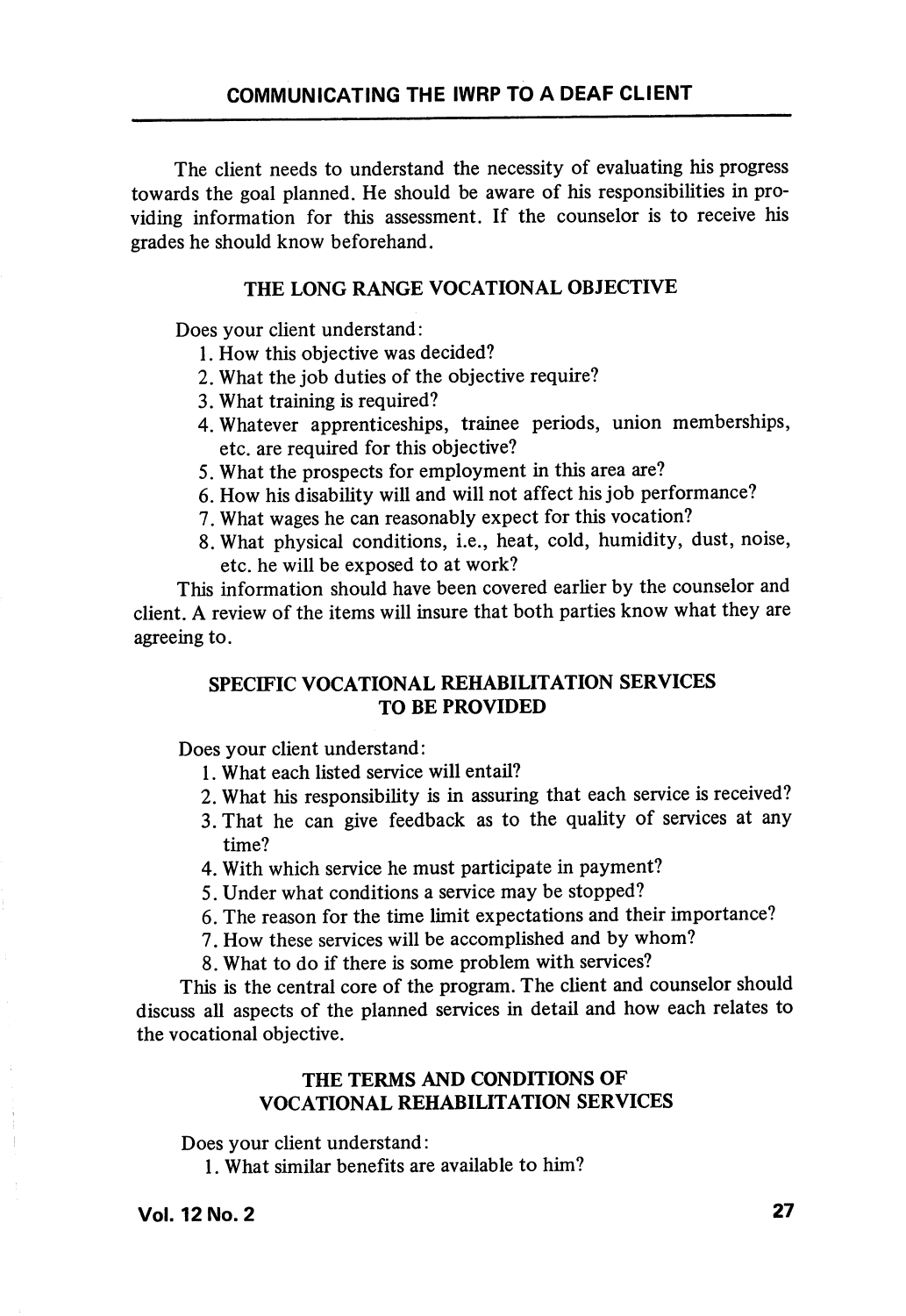2. His responsibility in applying for these benefits?

- 3. His responsibility in reporting these benefits?
- 4. How to apply for, use and report these benefits?
- 5. That this IWRP is a committment between himself and Voca tional Rehabilitation?

The client must know and agree to all conditions before he is held responsible for upholding them.

#### CLIENT PARTICIPATION IN COST OF SERVICES

Does your client understand:

- 1. What he is responsible for paying?
- 2. How he is to go about this payment?
- 3. Why his participation in payment is necessary?
- 4. Under what conditions his participation in cost may change?

5. His responsibility in reporting change in financial circumstances?

#### VIEWS OF CLIENT

In this section the client's participation is essential. One of the most effective ways to complete this section is to hand the IWRP to the client, explain that it asks for his views of the vocational objective and services planned, and request him to write them. If he cannot do this, for reasons other than the inability to write, you wiU know that your communication broke down somewhere. This is a check point. If he has misunderstood, you have the opportunity to review the process with him and help him sum marize the IWRP. A client who has participated actively in the planning process will have an idea of how satisfied he is with the IWRP as a whole.

If the client has limited language he may write sentences which are difficult to understand. Still, this is his section. If further explanation needs to be made, it can be documented in the Continuing Contact Report.

#### BEFORE THE CLIENT SIGNS THE IWRP

Does the client understand:

- 1. That periodic review and evaluation of progress is required?
- 2. How he is to participate in this review?
- 3. That there may be project grants or other assistance for which he is eligible?
- 4. What these benefits are and how to get them?
- 5. Under what conditions his case will be closed both in rehabilitated and in non-rehabilitated statuses?

 $\mathbf{g}$